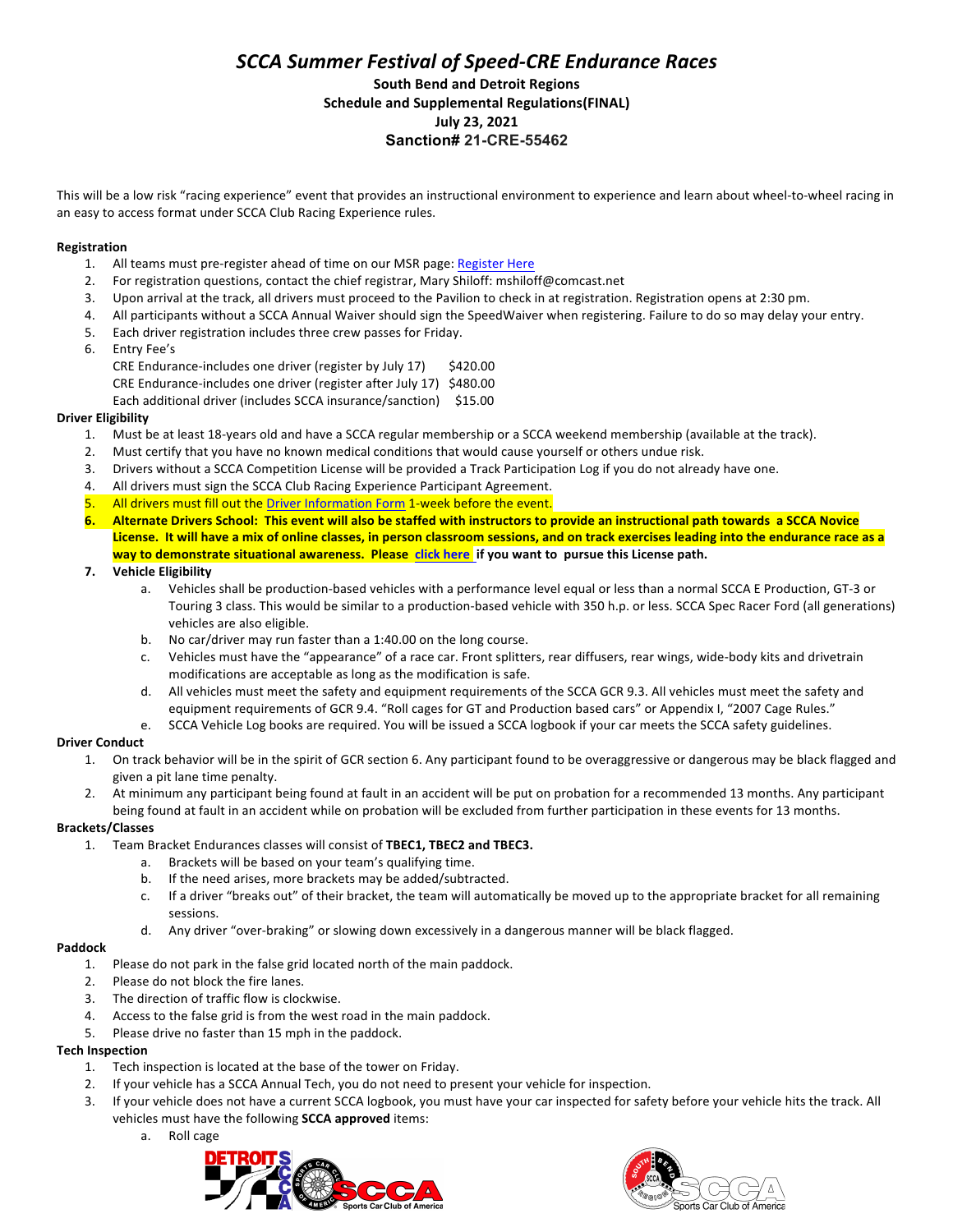# *SCCA Summer Festival of Speed-CRE Endurance Races*

### **South Bend and Detroit Regions Schedule and Supplemental Regulations(FINAL) July 23, 2021 Sanction# 21-CRE-55462**

- b. Racing seat
- c. Racing harness
- d. Window net
- e. Fire extinguisher
- f. All cars are required to use a fully operational AMB/MyLaps transponder. And teams are responsible for providing correct information to Timing and Scoring.
- g. Car numbers must be legible from a distance at speed. The recommended minimum height of the numbers should be about 8" high and use a 1.5" stroke. Numbers should be a contrasting color to the car. (Red is a dark color, use white numbers on a dark car)
- 4. All drivers must wear SCCA approved items:
	- a. Helmet (SA2010 or newer)
	- b. Driving suit
	- c. Racing gloves
	- d. Racing shoes
	- e. Nomex socks
	- f. Head balaclava for drivers with facial hair
	- g. Head and Neck Restraint

#### **Weekend Format**

- 1. Number of Drivers. Each team may have one driver or multiple drivers for each session.
- 2. Qualifying.
	- a. The fastest lap during qualifying will determine the starting position for the first race.
	- b. For TBEC1,TBEC2 and TBEC 3 the fastest time will determine your bracket.
- 3. Races
	- a. The weekend will consist of two 60-minute races.
	- b. For teams with multiple drivers, the minimum drive time for each driver is 20-minutes per race.
	- c. One pit stop is required.
		- i. A driver change is optional.
		- ii. No work may be performed on the car and refueling is prohibited.
		- iii. The minimum pit stop is 4-minutes.
			- 1. An egg timer set to 4-minutes will be placed on the vehicle at pit entry.
			- 2. The vehicle may not leave its pit box until 20-seconds remain on the egg timer.
			- 3. The vehicle will be released from pit lane when the egg timer reaches zero.
		- iv. Upon entering the track, drivers are reminded to stay to the left of the blend line in Turn 2.
	- d. The starting position for Race #2 will be determined by the finishing position of Race #1.
- 4. Starting Procedure
	- a. You will be split into inside and outside rows when you leave pit lane. Pole position is drivers left.
	- b. All drivers will form up behind the pace car for one pace lap.
	- c. All drivers should line up in two rows once they reach the Phoenix Road straight.
	- d. Once the pace car pulls into the pits, the pole position driver must maintain the same speed of the pace car until the green flag is given.
	- e. Once the green flag is displayed, the race starts. If the green flag is not given, the pole position driver will act as the pace car for the restart.
- 5. Pit Lane Procedures
	- a. The hot side of pit lane must remain clear at all times. Crew members may not go "over the wall" until the car is completely stopped. All crew members on the hot side of pit lane must be a SCCA member or weekend member.
	- b. One crew member may go to the trackside of the wall for the purpose of signaling the driver.
	- c. The maximum speed limit on pit lane is 40 mph.
	- d. No passing is allowed in pit lane.
	- e. Crew members are allowed to check and adjust air pressure and fluid levels (except fuel). If more extensive work is required, it must be done in the paddock.
- 6. Scoring Procedures
	- a. Each race will be scored as follows:  $1^{st}$ -25 pts, 2<sup>nd</sup>-21 pts, 3<sup>rd</sup>-18 pts, 4<sup>th</sup>-17pts, 5<sup>th</sup>-16 pts, 6<sup>th</sup>-15 pts, 7<sup>th</sup>-14 pts, 8<sup>th</sup>-13 pts, 9<sup>th</sup>-12 pts,  $10^{th}$ -11 pts,  $11^{th}$ -10 pts,  $12^{th}$ -9 pts,  $13^{th}$ -8 pts,  $14^{th}$ -7 pts,  $15^{th}$ -6 pts,  $16^{th}$ -5 pts,  $17^{th}$ -4 pts,  $18^{th}$ -3 pts,  $19^{th}$ -2 pts,  $20^{th}$ -1 pt.
	- b. The total number of points from each race will determine the overall winner for each class for the weekend. In the event of a tie, the fastest race lap will break the tie.
- 7. Required Meetings



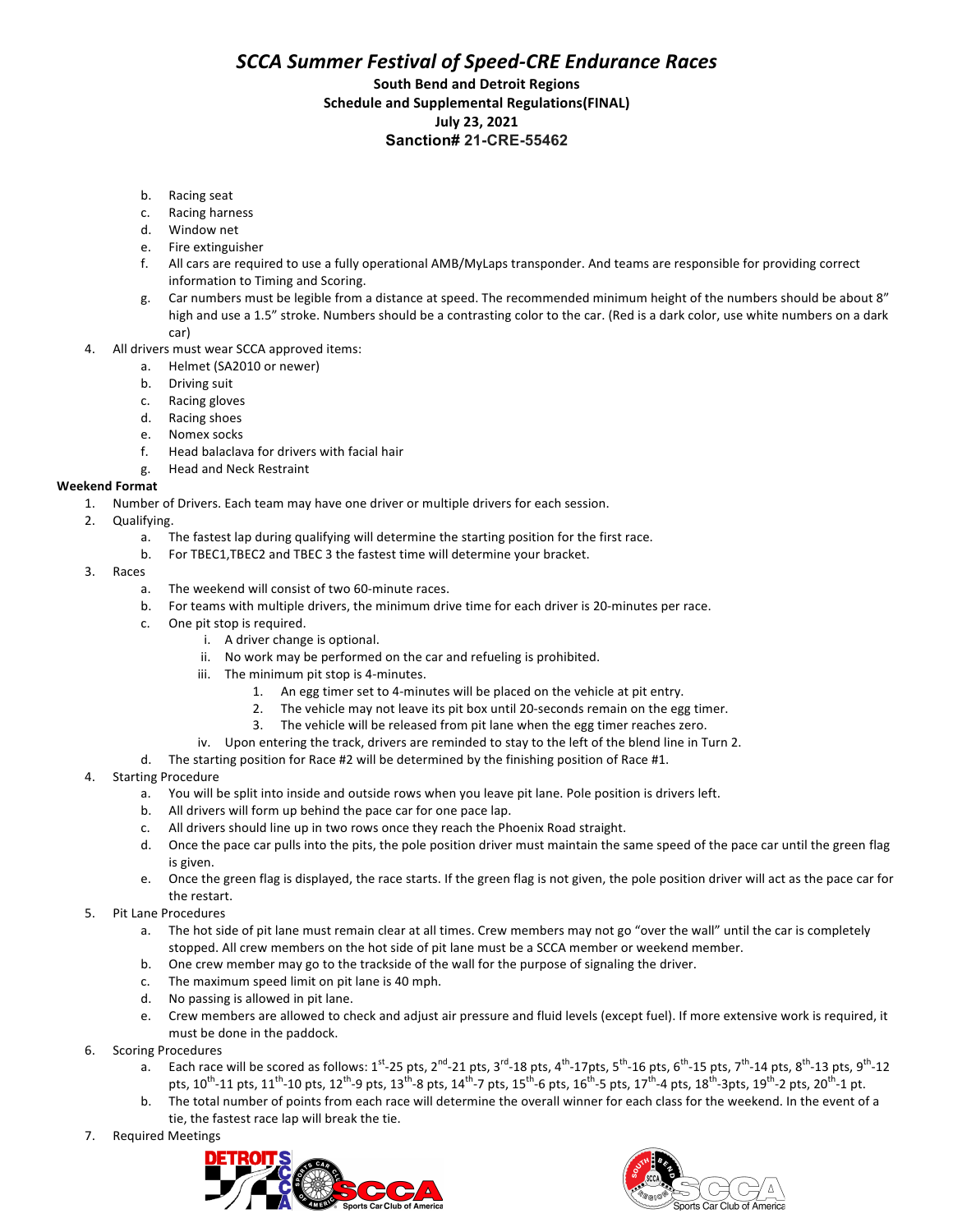## *SCCA Summer Festival of Speed-CRE Endurance Races* **South Bend and Detroit Regions Schedule and Supplemental Regulations(FINAL) July 23, 2021 Sanction# 21-CRE-55462**

- a. All meetings will take place in/near the pavilion located at the northwest corner of the main paddock.
- b. It is our intent that all driver's that are new to road racing and do NOT currently hold a competition license complete our online training before they arrive. Details will be posted on the MSR registration page.
- c. All drivers participating in the endurance races are required to attend the published meeting. See schedule for time(s). Attendance will be taken.
- d. Additional meetings may be added to the schedule. Listen to the PA.
- 8. Additional Penalties for poor on-track behavior
	- a. Car to car contact -black flag and/or 1-minute time penalty
	- b. Pit lane infraction -3-minute penalty
	- c. Changing a tire-1-minute penalty per tire
- 9. Event Integrity
	- a. The Race Director has the right to make changes to the event in order to preserve the vision of the CRE rules and to maintain safety.
	- b. The Chief of Tech has the final say on the eligibility of all vehicles.
- 10. In light of the current COVID-19 situation, every attempt will be made to minimize the risk of exposure to the virus. New processes and procedures will be put into place for events moving forward. Ultimately, it is your responsibility to assess the risk to you, both on-track and off, and to make the decision on whether or not to participate. If you are feeling unwell or are experiencing symptoms such as fever, cough, or shortness of breath please stay home. If you have been in contact with someone who has been experiencing these symptoms in the last two weeks, please stay home. While on site, please take the health and safety of your fellow participants, volunteers and staff into consideration and practice social distancing, wear a mask and wash your hands and/or use hand sanitizer frequently. Current guidelines: www.scca.com/pages/road-race.

# **Friday, July 23 Club Racing Experience(CRE) Endurance Racing**

| $2:30 \text{ PM} - 8:00 \text{ PM}$ | Registration at Pavilion (Late entries will be processed at the discretion of the Chief Registrar)     |
|-------------------------------------|--------------------------------------------------------------------------------------------------------|
| $2:30 \text{ PM} - 9:30 \text{ PM}$ | <b>Tech Inspection/Express Tech</b> – located in the Pavilion at the north end of the main paddock. If |
|                                     | <b>Annual Tech</b> is needed; you <b>MUST</b> contact Rod Markowicz for a reservation at               |
|                                     | rodionim@vahoo.com. Annual Tech Inspection will take place at the base of the tower.                   |

| 4:00-5:00 pm CRE Meeting for non-SCCA Licensed Drivers(Rookies)-Tower   |
|-------------------------------------------------------------------------|
| 5:15-5:30 pm CRE Instructional Session for CRE Rookies (15-minutes)     |
| 5:35-5:55 pm CRE Meeting for ALL CRE Drivers-Tower                      |
| 5:40-5:55 pm   Charity Touring Laps for Street Cars behind the Pace Car |
| 6:05-6:20 pm CRE Qualifying (15-minutes)                                |
| 6:25-6:35 pm CRE Meeting for CRE Rookies-Tower                          |
| 6:25-6:40 pm   Charity Touring Laps for Street Cars behind the Pace Car |
| $6:45-7:45$ pm CRE Endurance Race #1(60-minutes)                        |
| 7:50-8:00 pm CRE Meeting for CRE Rookies-Tower                          |
| 8:10-9:10 pm CRE Endurance Race #2(60-minutes)                          |

### **Schedule**

ALL TIMES ARE APPROXIMATE, pay attention to the group on the track and listen to the PA announcements for actual times. Keep track of the groups on course

**Officials** Chief Steward **Jerry Shiloff**